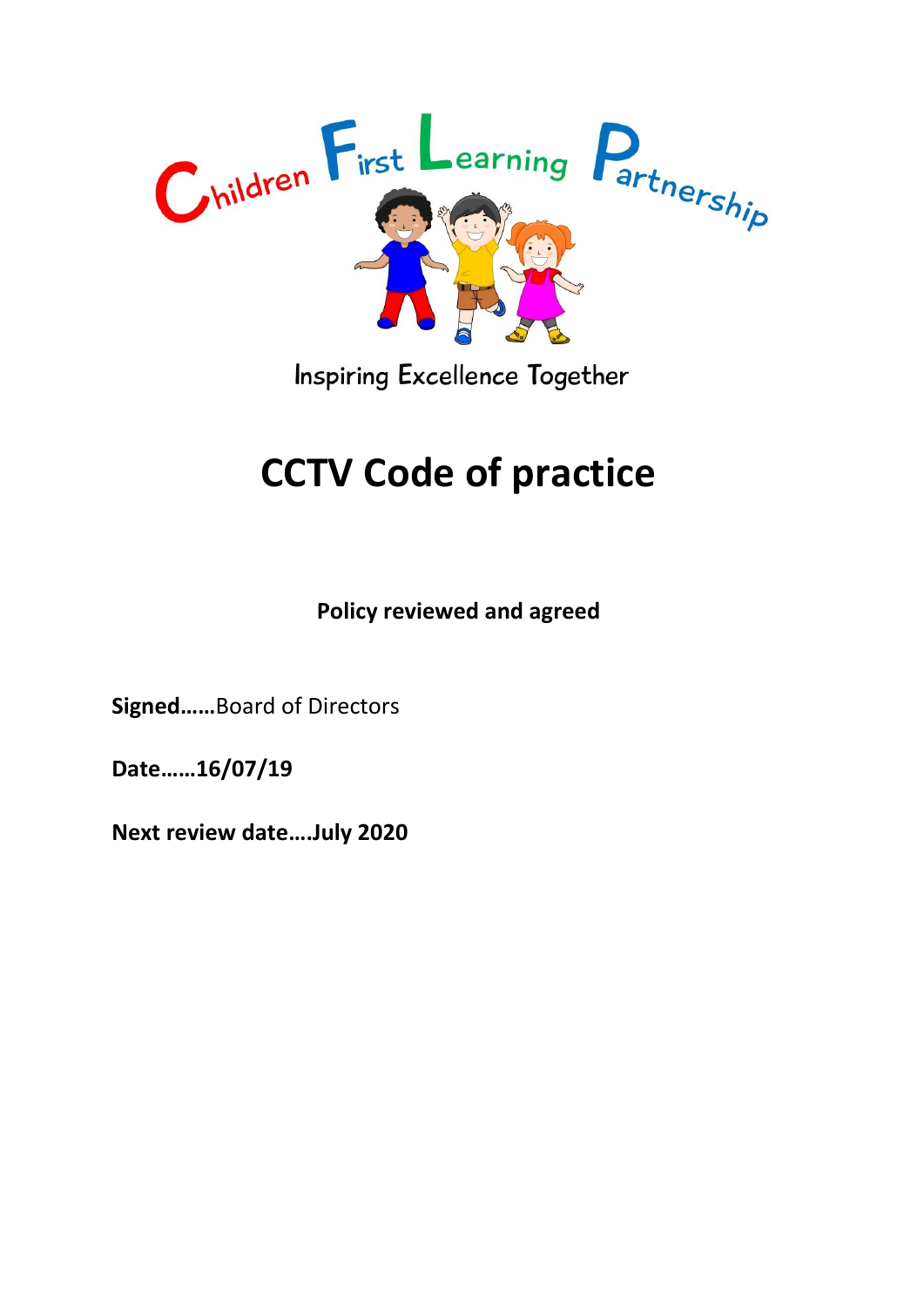### **Introduction**

The Reginald Mitchell Primary School and Knypersley First School use a closed circuit television (CCTV) system to reduce crime and to monitor the school buildings in order to provide a safe and secure environment for pupils, staff and visitors.

The system comprises of a number of external and internal fixed and dome cameras that record uncontrolled images of reception areas, entrances, corridors, walk ways, car park, playgrounds and grounds.

The system does not record sound.

The system is owned and operated by the school with recordings held centrally on a computer. System access is determined by the school's leadership team and system administration is password controlled. A facility to monitor cameras is sited in the Office/Office Manager's room, with monitoring undertaken by the Headteacher / Executive Headteacher. Those operating the system and those with access to images are aware of the procedures that need to be followed when accessing recorded images, including restrictions in relation to the access and disclosure of recorded images.

The school's CCTV scheme is registered with the Information Commissioner under the terms of the Data Protection Act, which also covers the use of the CCTV images. This code of conduct outlines the school's use of the CCTV system and how it complies with the Act and all GDPR requirements.

### **Objectives**

The objectives for the use of the CCTV system is to:

- assist in providing a safe and secure environment for the benefit of those pupils attending and visiting the school, for those who work and volunteer in the school, and for those who visit the school, such as members of an outside agency or contractors
- deter and detect anti-social behaviour and crime
- provide the Police, Health and Safety Executive and the School with evidence upon which to take criminal, civil and disciplinary action respectively
- protect employees from undue threats and violence
- obtain evidence for use in the investigation of criminal actions, breaches of health and safety legislation and breaches of pupil and staff disciplinary procedures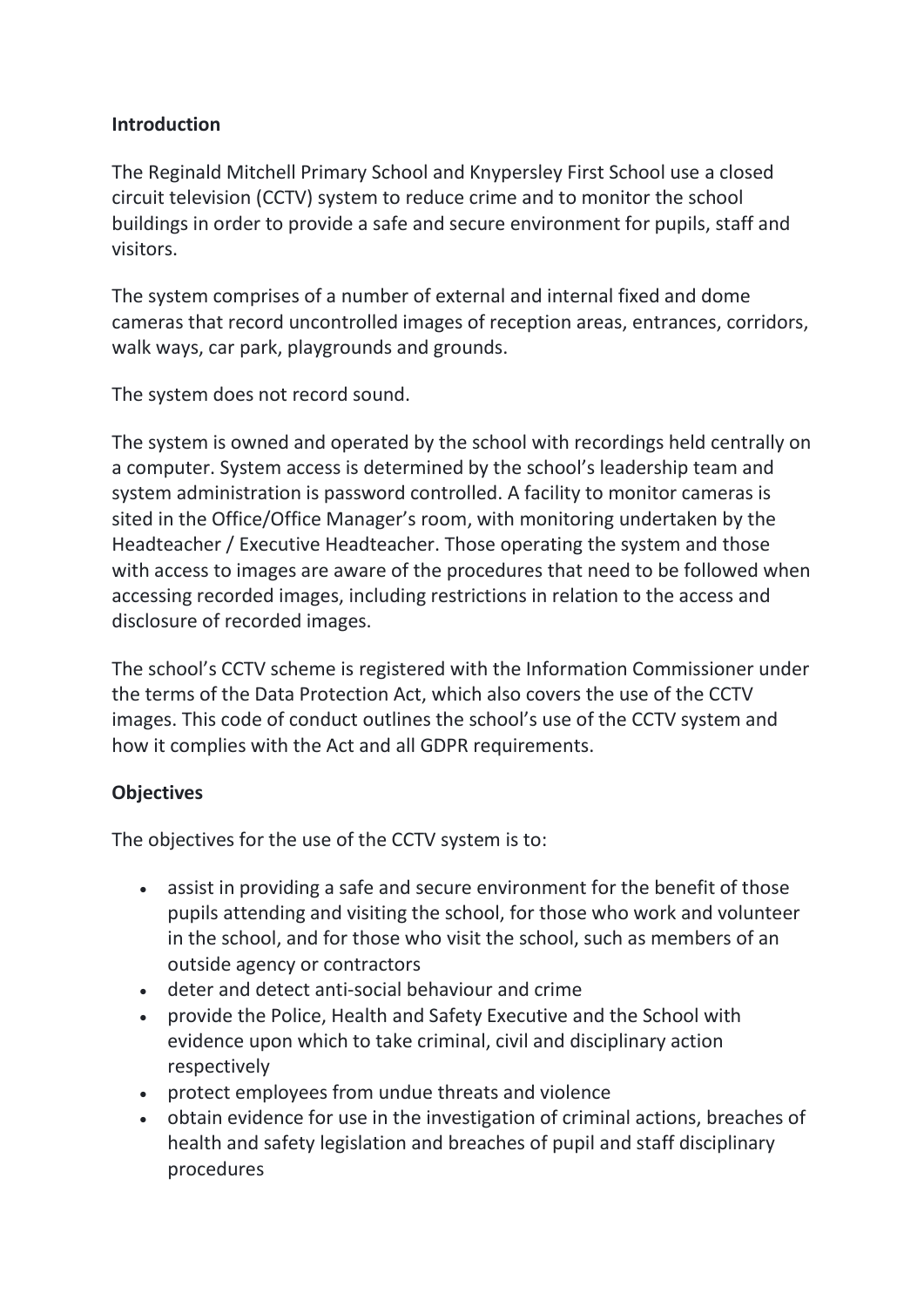Note: The School will only investigate images for use in a staff disciplinary case when there is a suspicion of gross misconduct and not to generally monitor staff activity. In these situations the Headteacher / Executive Headteacher will approve their use. Where access is given, the confidentiality of these images and who is able to access them will be closely controlled.

Note: A member of the school leadership team will approve the use of images for matters of pupil discipline. Where access is given, the confidentiality of these images and who is able to access them will be closely controlled.

### **Statement of Intent**

The School complies with the Information Commissioner's Office (ICO) CCTV Code of Practice to ensure it is used responsibly and safeguards both trust and confidence in its continued use. The code of practice is published at

# [https://ico.org.uk/media/for-organisations/documents/1542/cctv-code-of](https://ico.org.uk/media/for-organisations/documents/1542/cctv-code-of-practice.pdf)[practice.pdf](https://ico.org.uk/media/for-organisations/documents/1542/cctv-code-of-practice.pdf)

The School is committed to complying with the requirements of the Data Protection Act and will operate the system in accordance with the eight data protection principles, being:

- personal data shall be processed fairly and lawfully
- personal data shall be obtained only for one or more specified and lawful purposes, and shall not be further processed in any manner incompatible with that purpose or those purposes
- personal data shall be adequate, relevant and not excessive in relation to the purpose or purposes for which they are processed
- personal data shall be accurate and, where necessary, kept up to date
- personal data processed for any purpose or purposes shall not be kept for longer than is necessary for that purpose or those purposes
- personal data shall be processed in accordance with the rights of data subjects under this Act
- appropriate technical and organisational measures shall be taken against unauthorised or unlawful processing of personal data and against accidental loss or destruction of, or damage to, personal data
- personal data shall not be transferred to a country or territory outside the European Economic Area unless that country or territory ensures an adequate level of protection for the rights and freedoms of data subjects in relation to the processing of personal data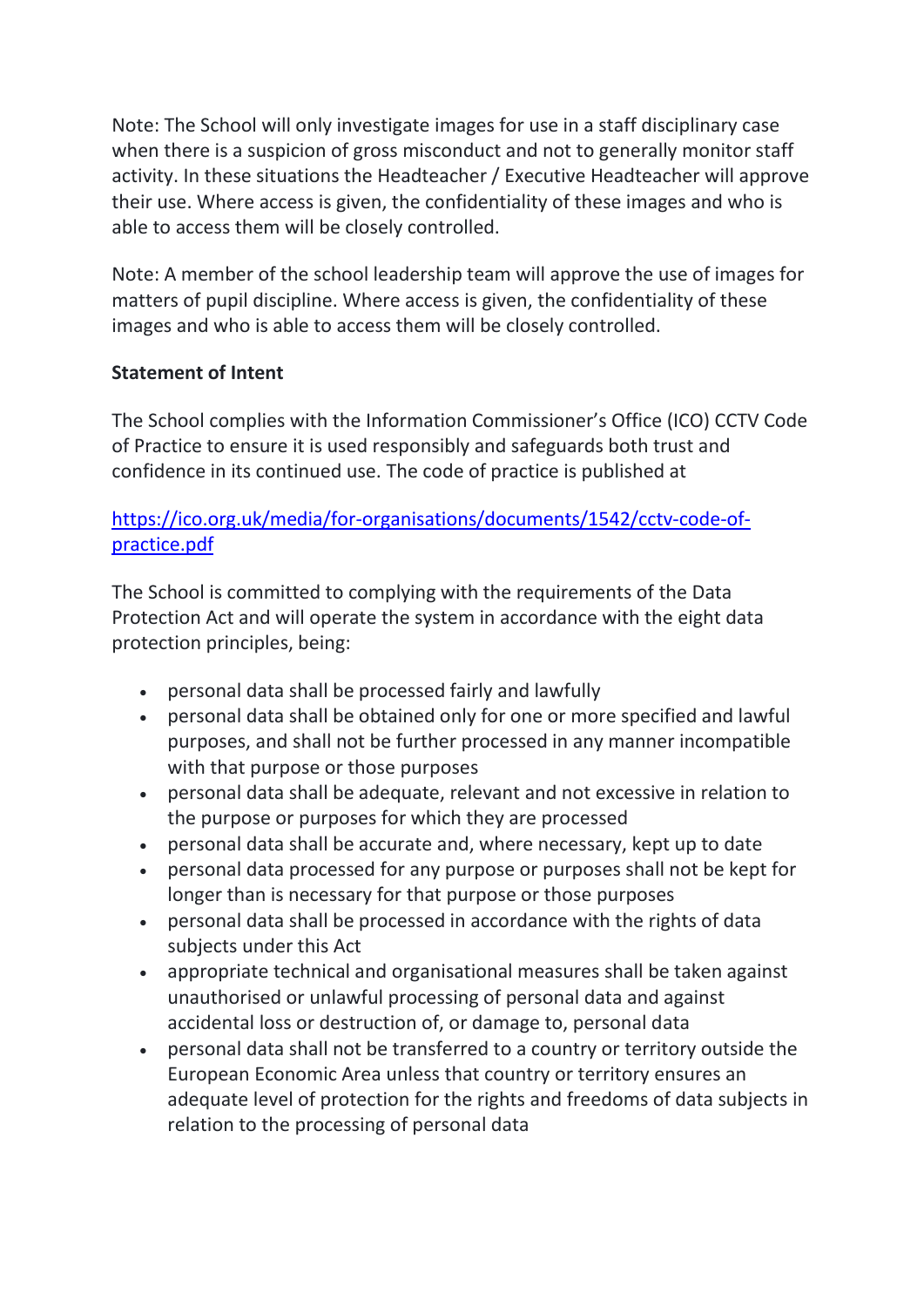CCTV warning signs are clearly and prominently placed throughout the school, internally and externally. Signs notify the use of CCTV, details of the purpose for using CCTV and contact details for enquiries.

All images produced by the system remain the property and copyright of the School.

## **Siting of Cameras**

Cameras are sited so that they only capture images relevant to the purpose as described in the objectives. Care has been taken to ensure that reasonable privacy expectations are not violated and that images captured comply with the Data Protection Act.

The school has made effort to ensure that camera coverage is restricted to the School's premises and grounds.

CCTV is not installed in classrooms.

## **Storage, Retention and Access to CCTV recordings**

Recorded data is not retained for longer than 28 days. Whilst retained, the integrity of the recordings is maintained by restricting access to authorised personnel and viewings are to be:

- in line with the above objectives for the use of the CCTV system
- logged itemising the date, time, camera, and persons viewing
- supported by an appropriate disclosure documentation when viewed by the Police which is to be filed for future reference
- not forwarded to the media for entertainment purposes or be placed on the internet
- not copied in any way, e.g. photographed, downloaded or printed for use other than described in the objectives
- only released to the media for identification purposes in liaison with the Police or other law enforcement agency
- secure to ensure they are only seen by the authorised recipient

# **Subject Access Requests (SAR)**

Individuals have the right to request access to CCTV footage relating to themselves under the Data Protection Act.

All requests are to be made to the Headteacher / Executive Headteacher. Individuals submitting requests for access will be asked to provide sufficient